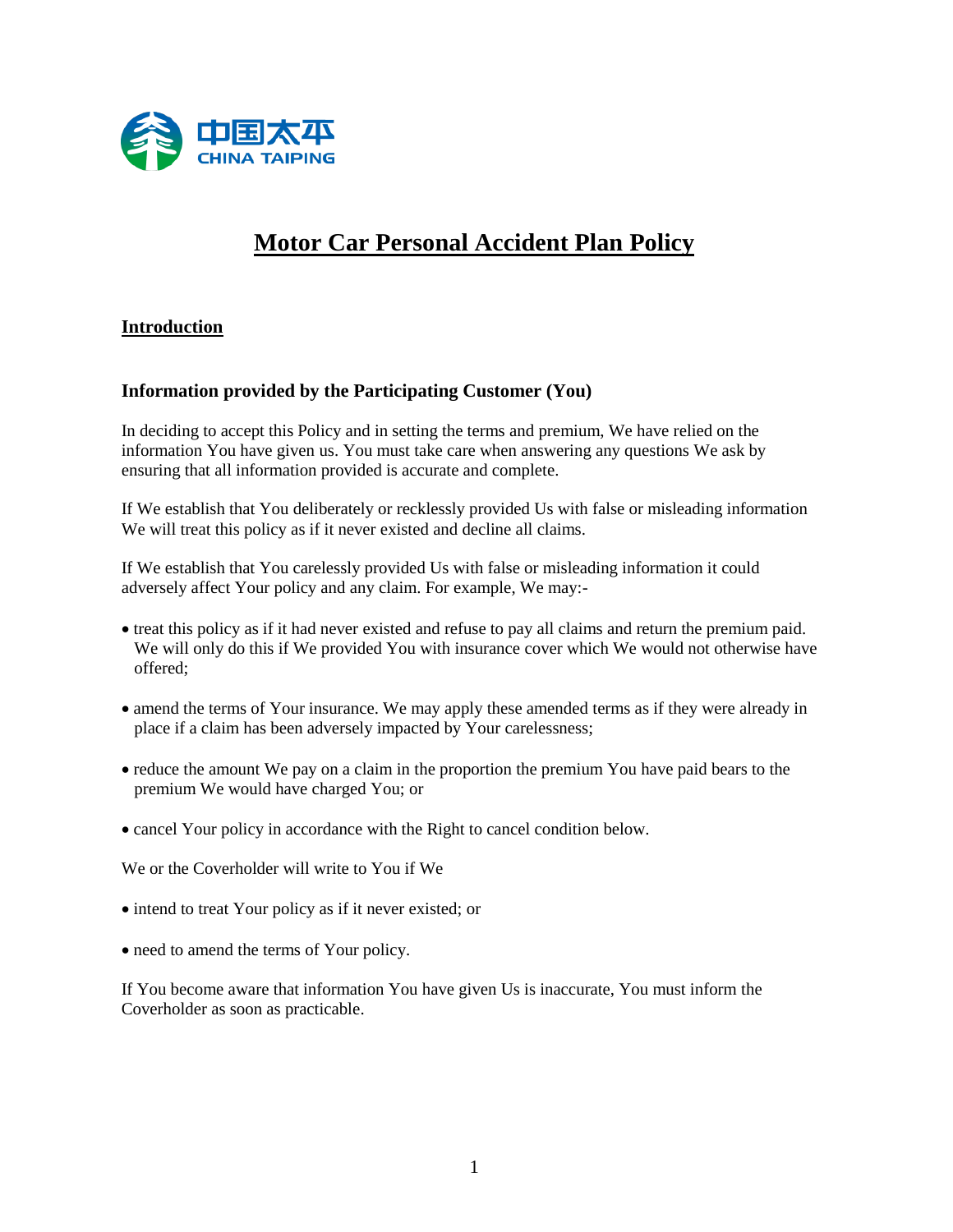## **Insuring Clause**

Whereas the Participating Customer has applied to the Coverholder and the Coverholder shall have agreed to accept the Insurance under this Policy and the Participating Customer shall have paid or agreed to pay the appropriate Premium in consideration for such insurance, **China Taiping Insurance UK Co., Ltd.** (herein after termed the Insurer) agrees to Indemnify the Participating Customer or Insured Person(s) in respect of an Insured event during the Period of Insurance.

 $824$ 

Xiaodong Yu Chief Executive

Signed on behalf of China Taiping Insurance (UK) Co Ltd Registered Office: 2, Finch Lane, London EC3V 3NA Authorised by the Prudential Regulation Authority; and regulated by the Financial Conduct Authority and the Prudential Regulation Authority. Financial Services Register number: 202690

#### **The Law that Governs this Policy and Jurisdiction**

The parties to this contract are free to choose the law applicable to the contract. Unless specifically agreed to the contrary this insurance Policy shall be subject to the Law of England and Wales.

The indemnity provided by this Policy shall apply only to judgements against the Insured in the Courts of Law of England and Wales, Scotland, Northern Ireland, the Isle of Man and the Channel Islands and not to judgements obtained elsewhere nor to Judgements or orders obtained in the said courts for enforcement of foreign judgements whether by way of reciprocal agreements or otherwise.

The premium for this Policy has been calculated accordingly and no consideration has been paid in respect of sums payable under any other law or the jurisdiction of any other courts.

#### **Your Right to Cancel**

You have the right to cancel the insurance policy within 14 days of receiving the policy documentation and receive a full refund of any premium paid, provided that there have been no claims either paid, reported or outstanding. For the purposes of this cancellation clause, it will be deemed that You will have received the policy document upon the day following the date it was posted to You by first class post, or sent electronically via e-mail.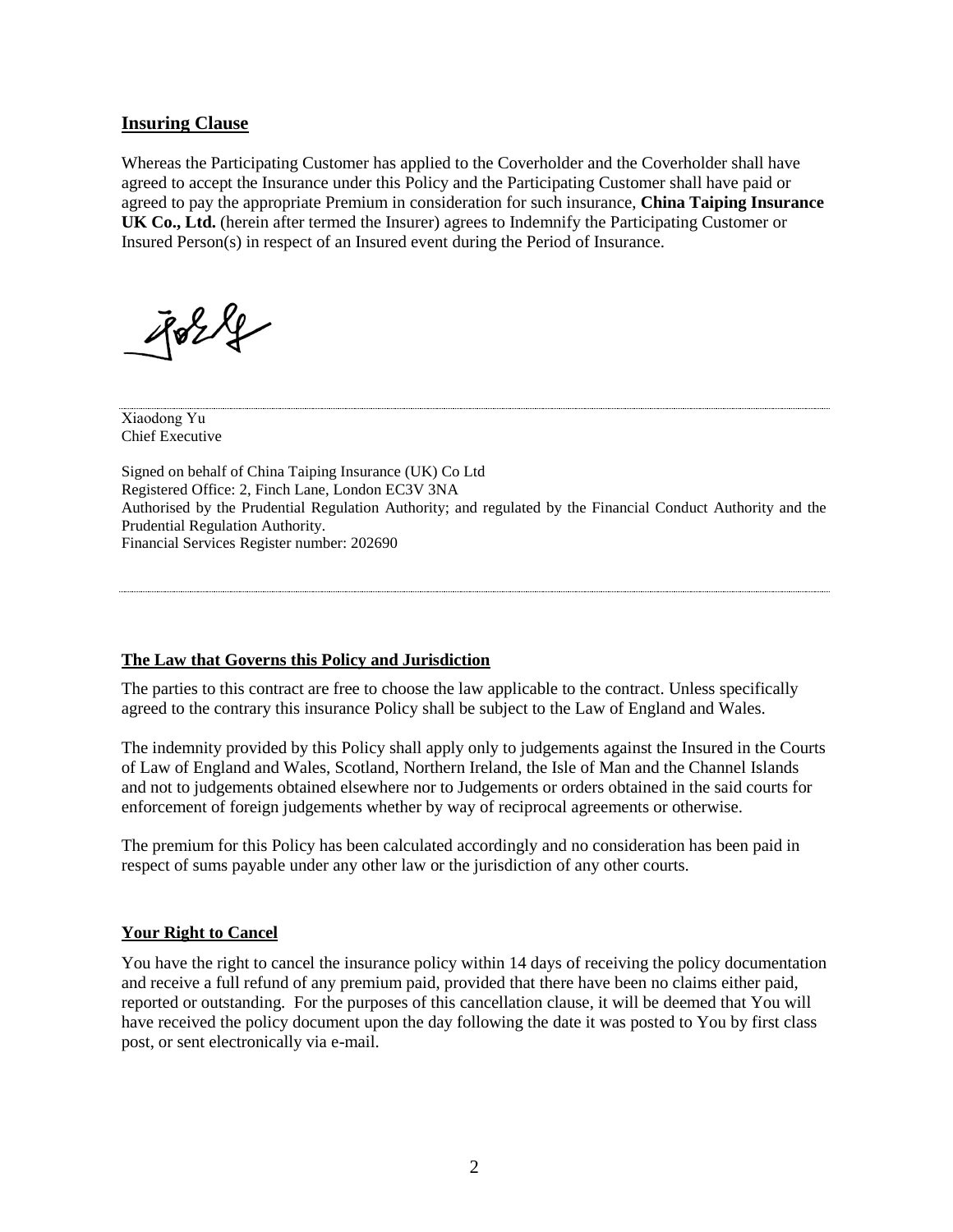If You do cancel this insurance within the initial 14 day period, then no cover will have been in place from the date of inception, as specified in the schedule, and no liability whatsoever shall attach to Insurers in respect of the Policy.

If You do not exercise your right of cancellation within the initial 14 day period, this insurance policy will automatically come into force from the inception date specified in the schedule, and the full annual premium becomes payable.

You may cancel this policy at any time, **but following the expiry of the initial 14 day period You will not be entitled to any return of premium if the Policy has been in force for fourteen (14) days or longer**.

To exercise Your right to cancel, please contact the Coverholder.

## **Insurers Right to Cancel**

This Policy may be cancelled by the Insurer sending 30 days' notice by registered letter to the last known address of the Participating Customer.

## **The Law that Governs the interpretation of this Policy**

All disputes concerning the interpretation of this Policy are understood and agreed by both the Insured and the Insurers to be subject to English Law. Each party agrees to submit to the jurisdiction of any court of competent jurisdiction within England and to comply with all requirements necessary to give such court jurisdiction. All matters arising hereunder shall be determined in accordance with the law and practice of such court.

This Policy should be read carefully and if it is incorrect return it immediately to Your insurance advisor for alteration.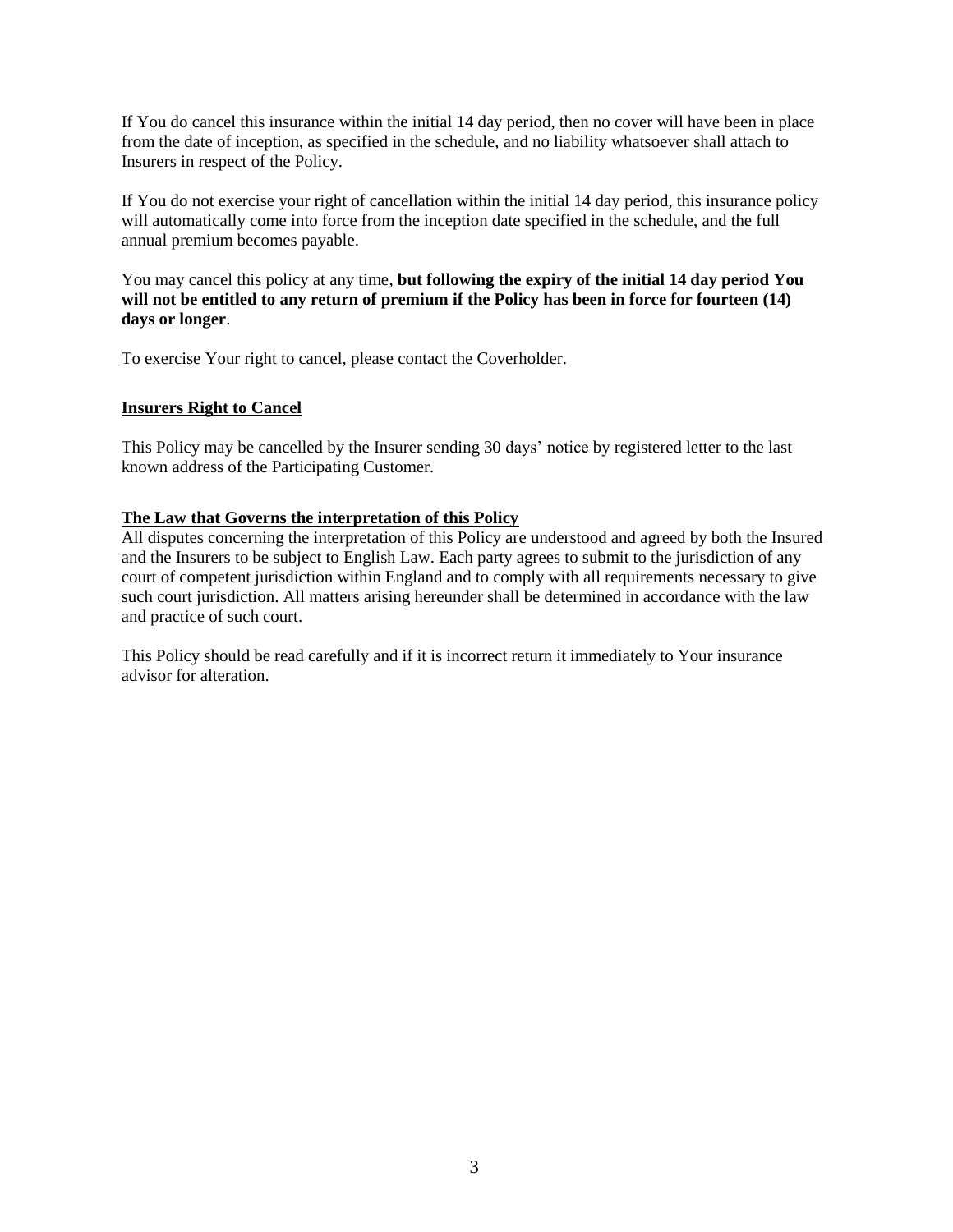#### **GENERAL DEFINITIONS**

Any word or phrase specified hereunder to which a specific meaning is given has the same meaning wherever it appears in this Policy or any schedule endorsement or notice attached or issued by the Insurers unless specifically amended by any documentation issued by the Insurers or Coverholder. For ease of interpretation such words are printed with a capital initial letter.

Words importing any gender shall include all genders, and words or phrases expressed in the singular context shall also mean the plural and vice versa.

**Participating Customer / You / Your** – all customers of the Coverholder who have paid the required premium and are noted on a Certificate of Cover.

**Insured Person(s)** – Any Participating Customer and their passengers travelling in a motor vehicle driven by the Customer or any driver permitted by the Participating Customer's Motor Insurance Policy.

**Insurer / Us / We** – China Taiping Insurance (UK) Co Ltd.

**Coverholder** – Japan England Insurance Brokers Ltd.

**Bodily Injury** – any injury which is caused by accidental means and which within 104 weeks from the date of the accident shall solely and independently of any other cause, result in the Insured Person's Death, Permanent Total Disablement or Permanent Disability. Bodily Injury shall include exposure but not include the consequences of sickness disease or any naturally occurring condition or degenerative process which does not result from Bodily Injury.

#### **Effective Time** – 24 Hours

**Cover** – Not to exceed 12 months from the Effective Date of Cover.

**Benefit** – The amount shown in the Schedule of Compensation.

**Loss of Limb or Limbs** – shall mean the permanent and complete loss of a limb or limbs by physical separation at or above the wrist or ankle or the permanent and complete loss of use of a limb or limbs.

**Loss of Eye or Eyes** – shall mean the permanent and total loss of sight which shall be considered as having occurred.

(a) in both eyes if the Insured Person's name is added to the Register of Blind Persons on the authority of a fully qualified ophthalmic specialist.

(b) in one eye if the degree of sight remaining after correction is 3/60 on the Snellen scale (meaning the Insured Person sees at 3 feet what they should see at 60 feet) .

**Loss of Speech** – shall mean total loss of speech which has lasted for 52 consecutive weeks without expectation of recovery.

**Permanent Total Disablement** – shall mean disablement caused other than by Permanent Disability which has lasted for 52 consecutive weeks and will in all probability prevent the insured Person(s) from engaging in gainful employment of any and every kind for the remainder of their life.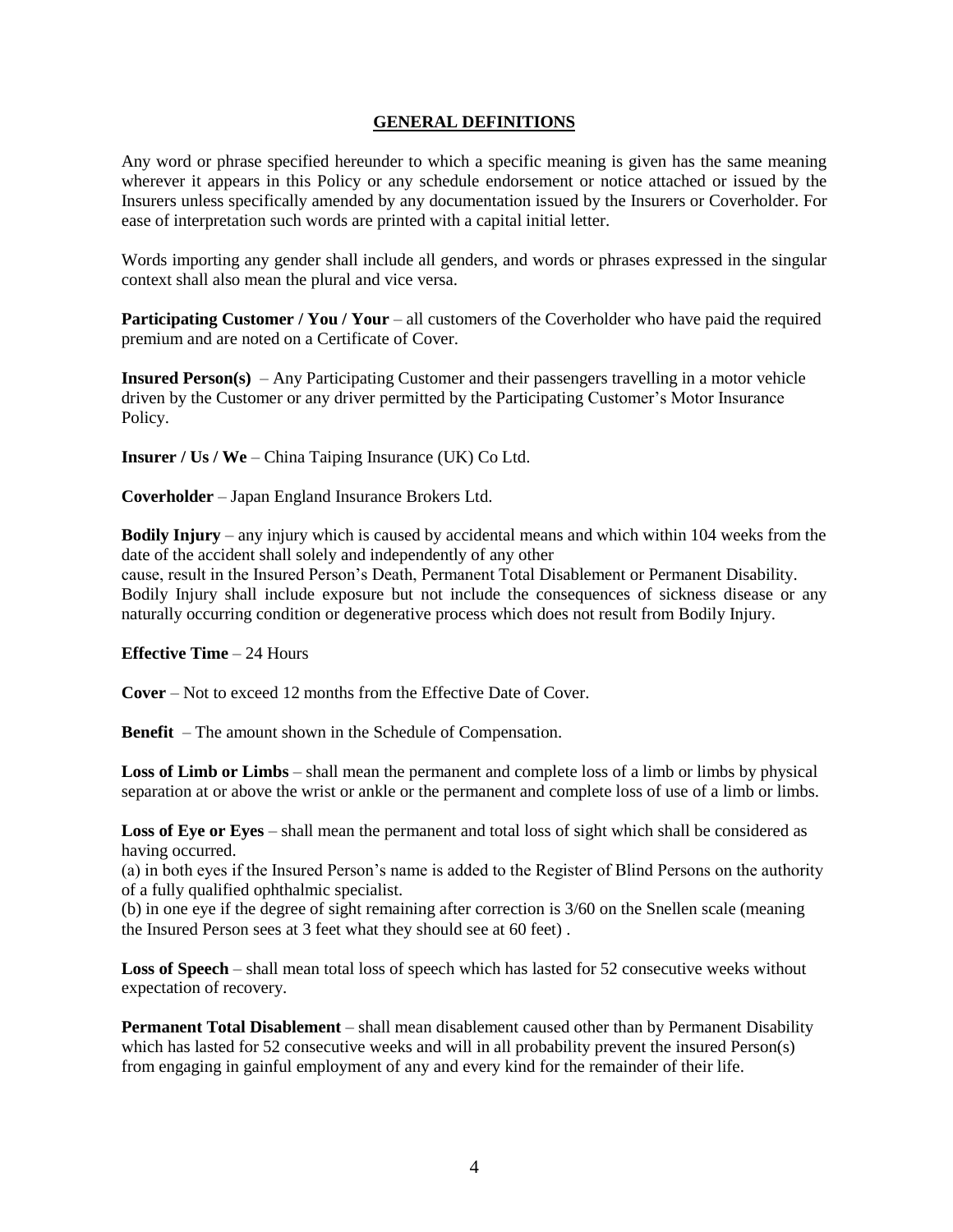**Hospitalisation** – shall mean the required stay as an in-patient at any hospital as a direct result of an Accident.

**Permanent** means lasting not less than one year which, at the Insurer's discretion, is beyond hope of improvement

**Medical expens**es shall mean expenses necessarily incurred by the Insured Person(s) for medical, surgical, manipulative, massage, therapeutic X-ray or nursing treatment. Including the cost of medical supplies and ambulance hire.

**Repatriation Expenses** – shall mean all costs and expenses necessarily incurred in returning the mortal remains of an Insured Person(s) to the United Kingdom or the country of their normal residence.

# **GENERAL EXCLUSIONS**

The Policy does not cover Bodily Injury:

- 1. occasioned or contributed to by war invasion act of foreign enemy hostilities (whether war be declared or not) civil war rebellion revolution insurrection or military or usurped power
- 2. The policy does not cover Death or Disablement directly or indirectly caused by or contributed to or arising from
	- a) ionising radiations or contamination by radioactivity from any nuclear fuel or from any nuclear waste from the combustion of nuclear fuel
	- b) the radioactive toxic explosive or other hazardous properties of any explosive nuclear assembly or nuclear component thereof.
- 3. sustained whilst the Insured Person(s) is under the influence of intoxicants or drugs or is suffering from insanity
- 4. sustained by the Insured Person(s) whilst engaged in flying or other aerial activities except whilst traveling in an aircraft as a passenger and not for the purpose of any trade or technical operation in or on the aircraft or as a member of the aircrew
- 5. sustained whilst the Insured Person(s) is engaged in hunting steeplechasing racing of any kind (other than on foot) football polo motor-cycling mountaineering in the course of which it is necessary to use guides or ropes winter sports underwater pastimes water-skiing or potholing except and insofar as the Insurers have by endorsement agreed to extend this insurance
- 6. arising from or contributed to by pregnancy or childbirth
- 7. consequent upon suicide, attempted suicide or intentional self-injury
- 8. suffered after the Insured Person has attained 75 years of age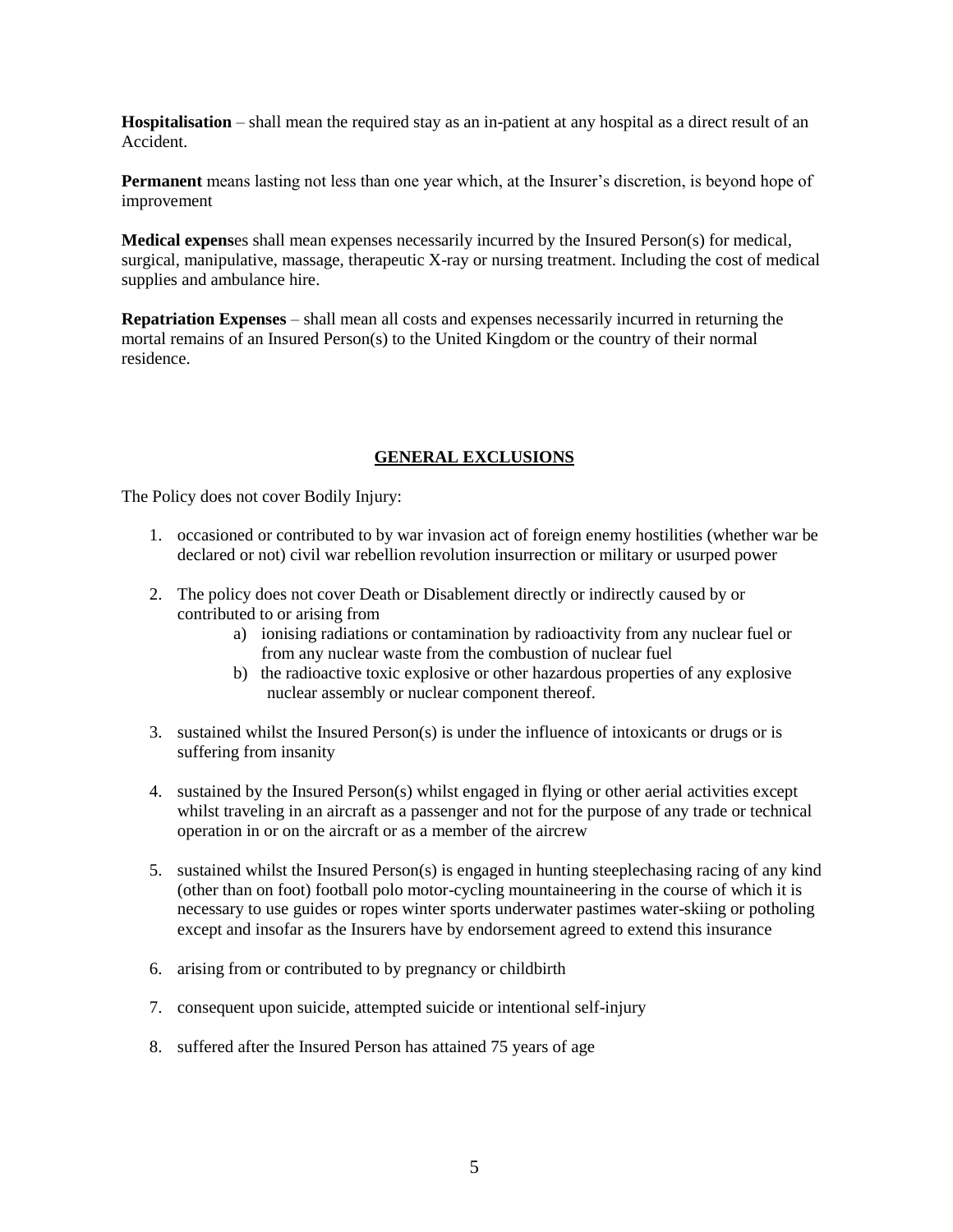## **GENERAL CONDITIONS**

- 1. All benefit under this Policy will be forfeited if any claim made is in any respect fraudulent or if any fraudulent means are used by the Participating Customer or anyone else acting on their behalf to obtain any benefit under this Policy
- 2. If any claim upon this policy be in any respect fraudulent or if any fraudulent means or devices be used by the Insured Person(s) or anyone acting on their behalf to obtain benefit under this Policy all benefit hereunder shall be forfeited.
- 3. If any difference shall arise as to the amount to be paid under this Policy (liability being otherwise admitted) such difference shall be referred to an arbitrator to be appointed by the parties concerned in accordance with the Statutory provisions in that behalf for the time being in force where any difference is by this condition to be refereed to arbitration the making of an award shall be a condition precedent to any right of action against the Insurer.
- 4. The due observance and fulfilment of the terms and conditions of this Policy by the Coverholder and the Insured Person insofar as they relate to anything to be done or complied with shall be a condition precedent to any liability of the Insurer to make any payment under this Policy.
- 5. The Insurer shall not be affected by any notice of any trust, change or alienation relating to this Policy, which is hereby declared unassignable. The receipt of the Insured Person(s) or of their legal representative shall in any case effectually discharge the Insurer.
- 6. In case of Bodily Injury to which this Policy relates the Insured Person(s) shall procure and act upon medical or surgical advice as soon as practicable.
- 7. All Certificates information and evidence required by the Insurer shall be furnished at the expense of the Insured Person or their legal representative and shall be in such form and of such nature as the Insurer may prescribe. The Insured Person(s) shall as often as required submit to medical examination on behalf of the Insurer at their own expense in respect of any alleged injury. In the case of death of the Insured Person(s) reasonable notice shall be given to the Insurer before interment or cremation and the Insurer may require or be represented at a post mortem examination on the body of the Insured Person(s). Immediate notice stating time and place shall be given to the Insurer of any inquest appointed. Time is of the essence of this condition.
- 8. Any receipt or discharge which the Insured Person(s) or their legal representative may give to the Insurer for any capital sum or compensation under this Policy shall be deemed a final and complete discharge of all liability of the Insurer in respect of all Bodily Injury resulting to the Insured Person in consequence of the accident whether resulting before or after the date of such receipt or discharge.
- 9. If the Participating Customer decides within 14 days of taking out this policy that it does not meet their requirements, the Insurer will refund the premium the Participating Customer has paid provided that the Participating Customer gives the Insurer back the Certificate of Cover and any other documents the Insurer has issued and there are no claims notified or pending. The Participating Customer may only cancel this Policy with the Insurer's agreement. The Insurer will decide if any refund of premium can be allowed.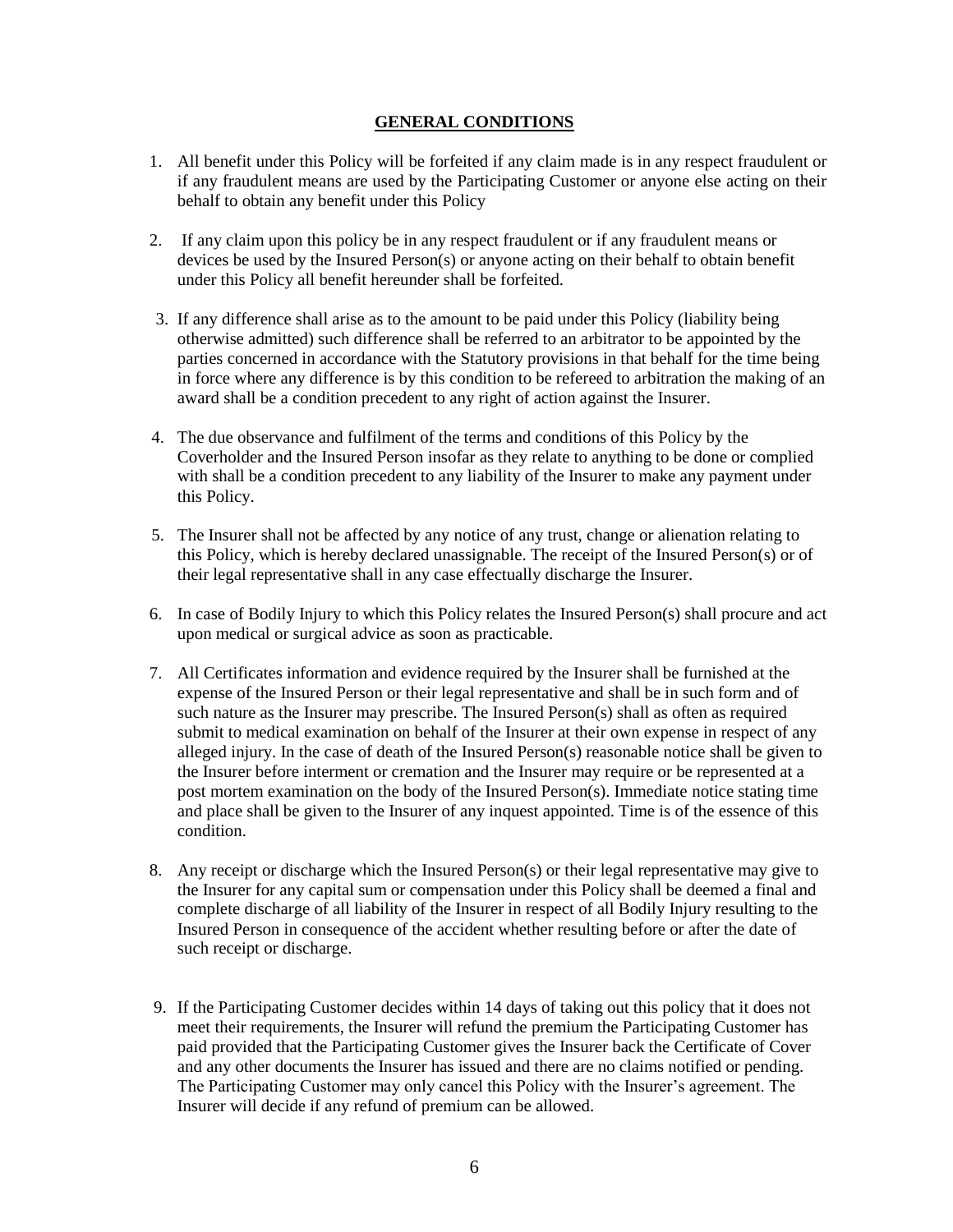#### **BASIS OF COVER**

In the event of the Insured Person(s) sustaining Bodily Injury within the Territorial Limit of their underlying motor policy during the Period of Insurance which independently of any other cause results within two years of an Insured Event described in the Schedule of Compensation the Insurer will pay to the Insured Person(s) the sums stated in the Schedule of Compensation.

#### **SCHEDULE OF COMPENSATION**

| <b>Insured Event</b> |                                    | Compensation                                       |
|----------------------|------------------------------------|----------------------------------------------------|
| 1.                   | Death                              | £50,000/£100,000                                   |
| 2.                   | Loss of Limb or Limbs              | £50,000/£100,000 subject to<br>the following Scale |
| 3.                   | Loss of Eye or Eyes                | £50,000/£100,000 subject to<br>the following Scale |
| 4.                   | Loss of Speech                     | £50,000/£100,000                                   |
| 5(i)                 | Loss of Hearing in both Ears       | £50,000/£100,000 subject to<br>the following Scale |
| (ii)                 | Loss of Hearing in one Ear         | £12,500/£25,000 subject to<br>the following Scale  |
| 6.                   | <b>Permanent Total Disablement</b> | £50,000/£100,000                                   |
| 7.                   | <b>Hospitalisation Benefits</b>    | $£60$ per day for a maximum<br>of 50 days          |
| 8.                   | <b>Medical Expenses</b>            | Up to 5% of the benefit paid<br>under Items 1-6    |
| 9.                   | Hi-jack/Kidnap                     | £1,000                                             |
| 10.                  | <b>Repatriation Expenses</b>       | £5,000                                             |

#### Payment of Benefits

- a. Benefit for any passengers aged under 16 years is only available for Accidental Death (1) or Permanent Total Disablement (2,3,4,5(i), or 6) and the limit shall be reduced to £20,000.
- b. The maximum aggregate amount payable in respect of all participating customer shall be £350,000 / £400,000.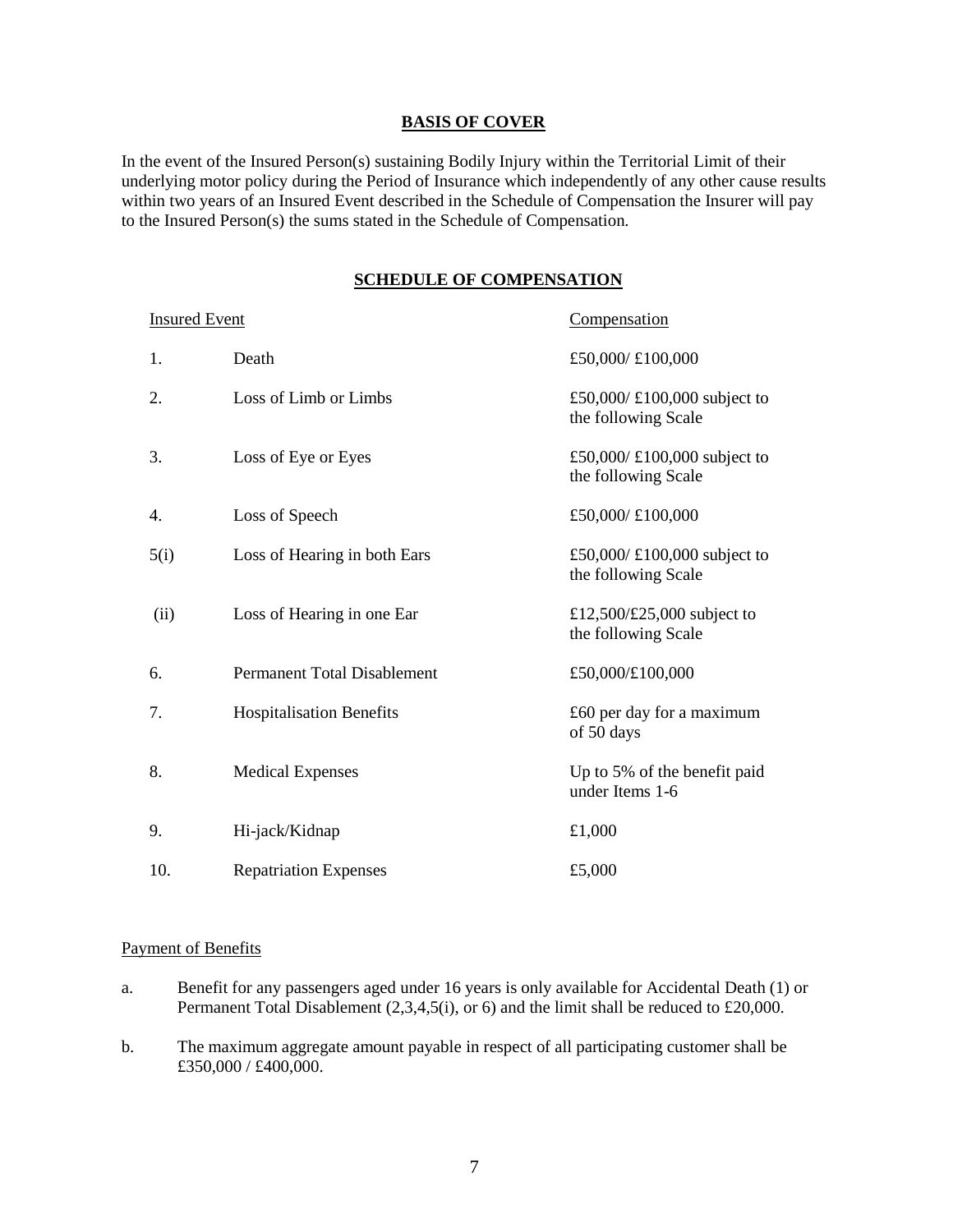#### Conditions To Basis Of Cover

- 1. Participating Customer must be at least 23 years of age.
- 2. Compensation shall not be payable in respect of the consequences of one accident to any one Insured Person under more than one of Item 1-6 of the Schedule of Compensation.
- 3. Any disability which existed prior to an Insured Person(s) sustaining Bodily Injury shall be taken into account when calculating the Benefit payable.

#### **EXTENSIONS**

1. The cover provided by this Policy is extended to include permanent disability benefit for which compensation shall be payable as a percentage of the sum insured equivalent to the degree of permanent disability. The following scale states the percentage appropriate to forms of permanent disablement specified.

For forms of permanent disablement not specified the degree of disability will be assessed by comparison with the percentages shown in the scale without taking into account the Insured Person's occupation.

| Loss of one or both eyes | Permanent total loss of speech                | 100%<br>100%        |                                                                                        |  |
|--------------------------|-----------------------------------------------|---------------------|----------------------------------------------------------------------------------------|--|
|                          | Permanent total loss of hearing               |                     |                                                                                        |  |
| a)                       | in both ears                                  | 100%                |                                                                                        |  |
| b)                       | in one ear                                    | 25%                 |                                                                                        |  |
| of use of:               | Loss by amputation or permanent total loss    |                     |                                                                                        |  |
| a)                       | one or more limbs                             | 100%                |                                                                                        |  |
| b)                       | one big toe                                   | 10%                 |                                                                                        |  |
| $\mathbf{c})$            | any other toe                                 | 5%                  |                                                                                        |  |
| d)                       | one thumb                                     | <b>Right</b><br>25% | Left<br>20%                                                                            |  |
| e)                       | one forefinger                                | 20%                 | 15%                                                                                    |  |
| f)                       | any other finger                              | 10%                 | 6%                                                                                     |  |
|                          | Permanent total loss of use of                |                     |                                                                                        |  |
|                          | shoulder or elbow                             | 25%                 | 20%                                                                                    |  |
| a)                       | wrist                                         |                     |                                                                                        |  |
| b)                       |                                               |                     | 20%<br>15%<br>These benefit to be<br>reversed if the Insured<br>Person is left-handed. |  |
| $\mathbf{c})$            | hip or knee or ankle                          | 20%                 |                                                                                        |  |
| d)                       | removal of lower jaw by<br>surgical operation | 30%                 |                                                                                        |  |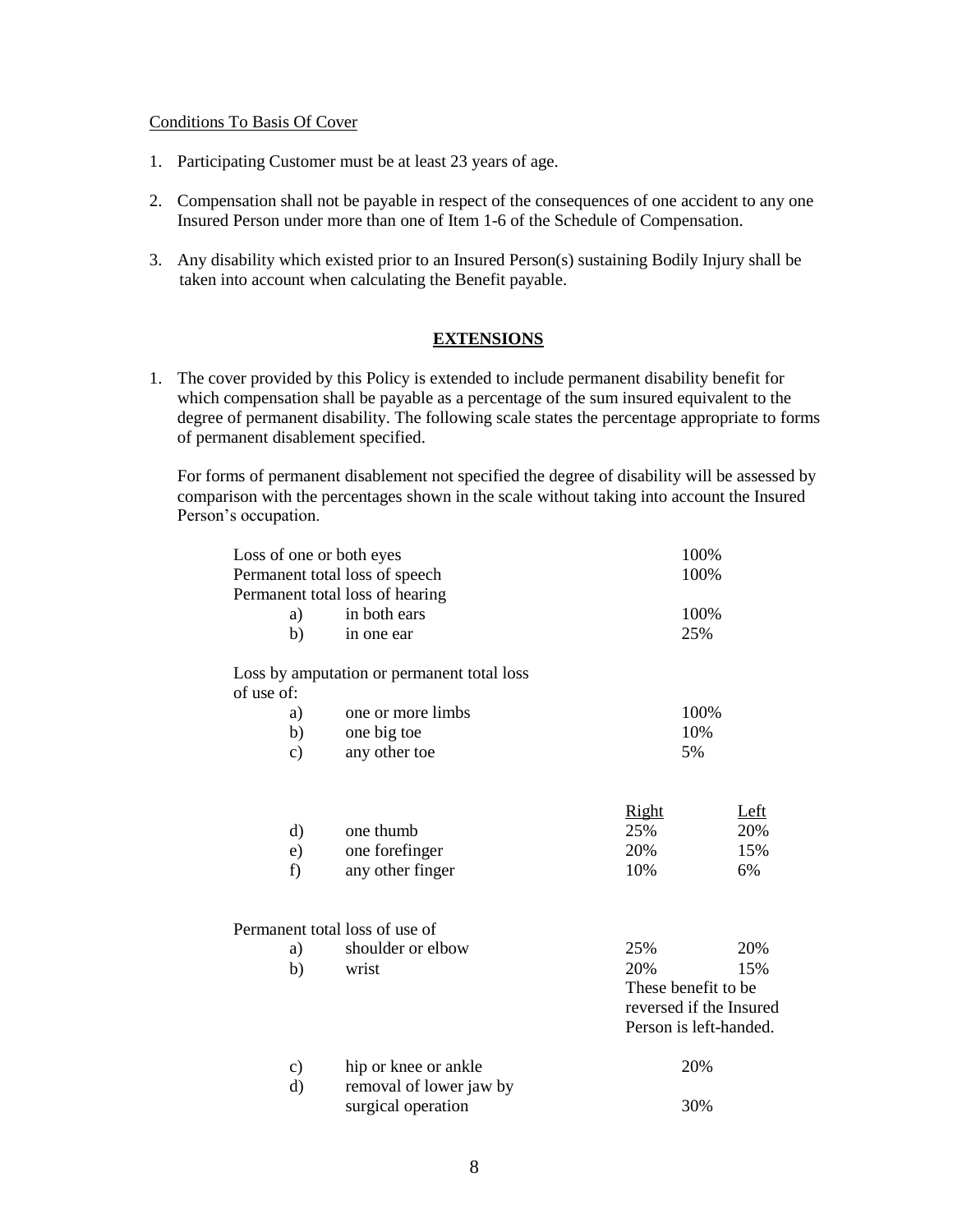| Permanent Total Disablement from the |      |
|--------------------------------------|------|
| Insured Person's usual occupation    | 100% |

- 2. If the Insured Person(s) disappears during the currency of this insurance and his body is not found but sufficient evidence is produced to the Insurer reasonably to conclude that he has sustained Bodily Injury and that such injury caused his death Insurers will pay the death benefit under this insurance but if such belief is subsequently found to be untrue such payments will be refunded to the Insurer.
- 3. If the Insured Person(s) is the subject of hi-jack or kidnap this insurance shall remain in force beyond the renewal date in respect of the Insured Person which is at the time the subject of hijack or kidnap provided that the renewal premium under this Section of the Policy is paid.

"Hi-jack" shall mean the unlawful seizure or wrongful exercise of control of an aircraft or other conveyance in which the Insured Person is travelling.

## **COMPLAINTS PROCEDURE**

We make every effort to deliver a high quality service to our policyholders. If You have a complaint about Our service, or about a claim, We operate a swift and effective complaints handling procedure.

- 1. Your complaint can be made orally or in writing, and on your behalf by a third party.
- 2. If You wish to make a complaint You should contact:-

Compliance Officer China Taiping Insurance (UK) Company Limited, 2 Finch Lane, London EC3V 3NA. Tele: 0207 839 1888 or Fax 0207 621 1202 e-mail compliance@uk.cntaiping.com

- 3. Our Compliance Officer, will acknowledge the complaint, within five business days and advise You of the person who will be dealing with the complaint, and when you can expect to receive a detailed response. The person dealing with the complaint will be a senior member of staff who was not directly involved in the matter which is the subject of the complaint. They will have the authority and experience to adequately address the complaint and explain the results of the investigation.
- 4. If Your complaint should be more appropriately dealt with by another firm, We will ensure it is referred to them as soon as practicable and certainly no later than five business days of becoming satisfied that another firm is or may be responsible for the matters complained of. We will make this referral to the other firm in writing and advise You by way of a final response that the referral has been made and include the other firm's contact details.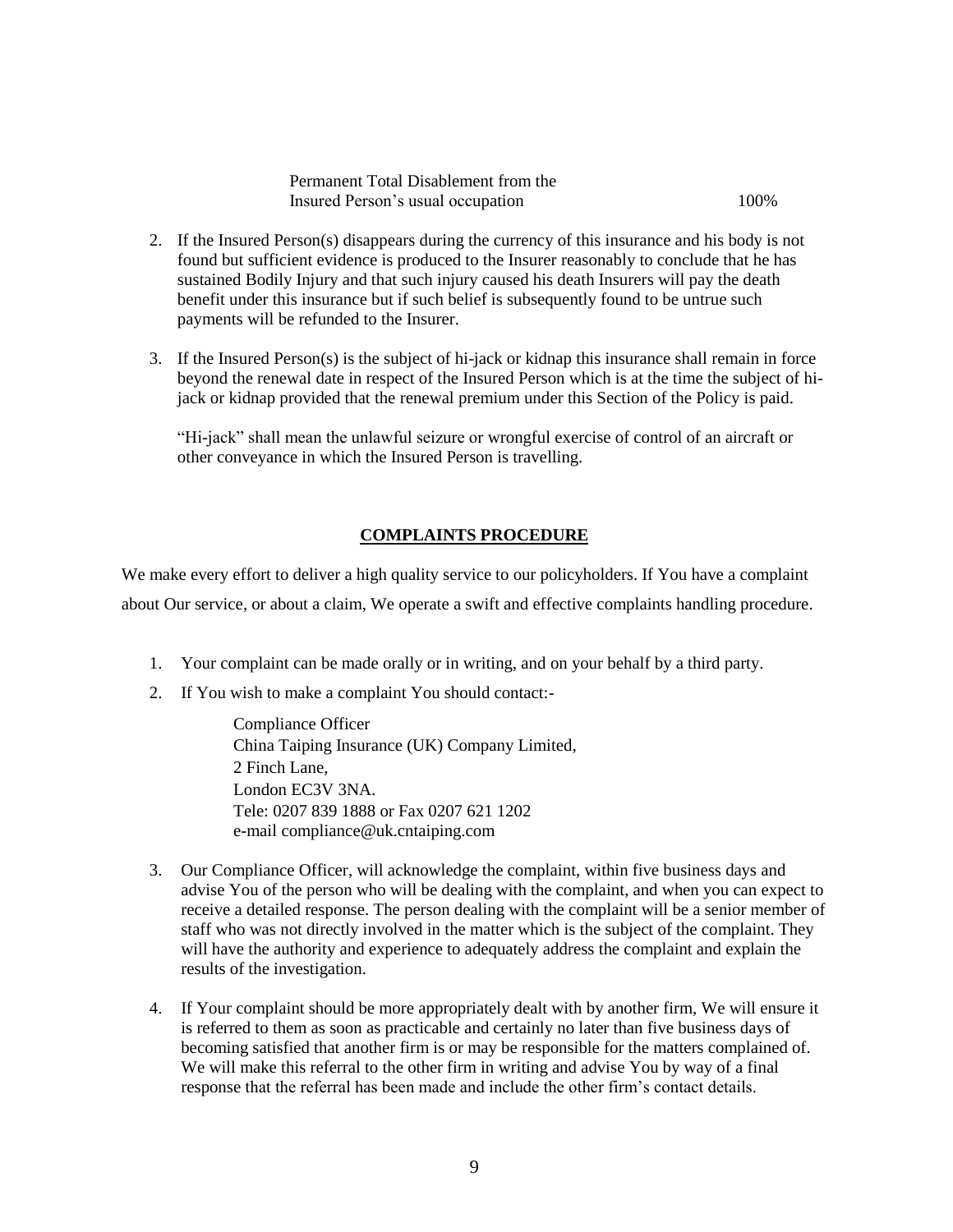- 5. Your complaint will be thoroughly investigated and we will respond to it as soon as possible. Within twenty business days We will provide a detailed response to Your complaint in writing or, if it is not possible to respond within that time, We will inform you in writing within twenty business days, why We have been unable to resolve the complaint within that time, why We need more time to do so and when You can expect to receive Our final response.
- 6. If We have not completed Our investigation, within eight weeks after the complaint was made, We will write to You and explain why there is a further delay. We will also confirm when We expect to issue Our final response and advise You that You may be eligible to refer the complaint to the Financial Ombudsman Service, if You are dissatisfied with the delay. Their address is:-

 Financial Ombudsman Service Exchange Tower Harbour Exchange Square London E14 9SR Tel: 0800 023 4 567 from Landlines or 0300 123 9 123 from Mobile phones Fax: 020 7964 1001 e-mail: [complaint.info@financial-ombudsman.org.uk](mailto:complaint.info@financial-ombudsman.org.uk)

7. Where You are eligible to refer Your complaint to the Financial Ombudsman Service You have this right to do so Free of Charge, but You must do so within six months of the date of Our Final Response. If You do not refer Your complaint in time, the Ombudsman will not have Our permission to consider Yyour complaint and so will only be able to do so in very limited circumstances. For example, if it believes that the delay was as a result of exceptional circumstances.

# **COMPENSATION**

China Taiping Insurance (UK) Co Ltd. is a member of the Financial Services Compensation Scheme (FSCS). This scheme provides compensation in case any of its members go out of business or into liquidation and are unable to meet any valid claim under its policies. You may be entitled to compensation from the scheme if we cannot meet our obligations. This depends on the type of business and the circumstances of the claim. The first £2,000 of a claim is protected in full. Above this threshold, 90% of the remainder of the claim will be met. For compulsory classes of insurance, 100% of the claim will be met without any upper limit.

Further information about compensation scheme arrangements is available from the FSCS.

FSCS, 7th floor, Lloyds Chambers, Portsoken Street, London E1 8BN; or

Telephone: 020 7892 7300; or

from their website: [www.fscs.org.uk](http://www.fscs.org.uk/)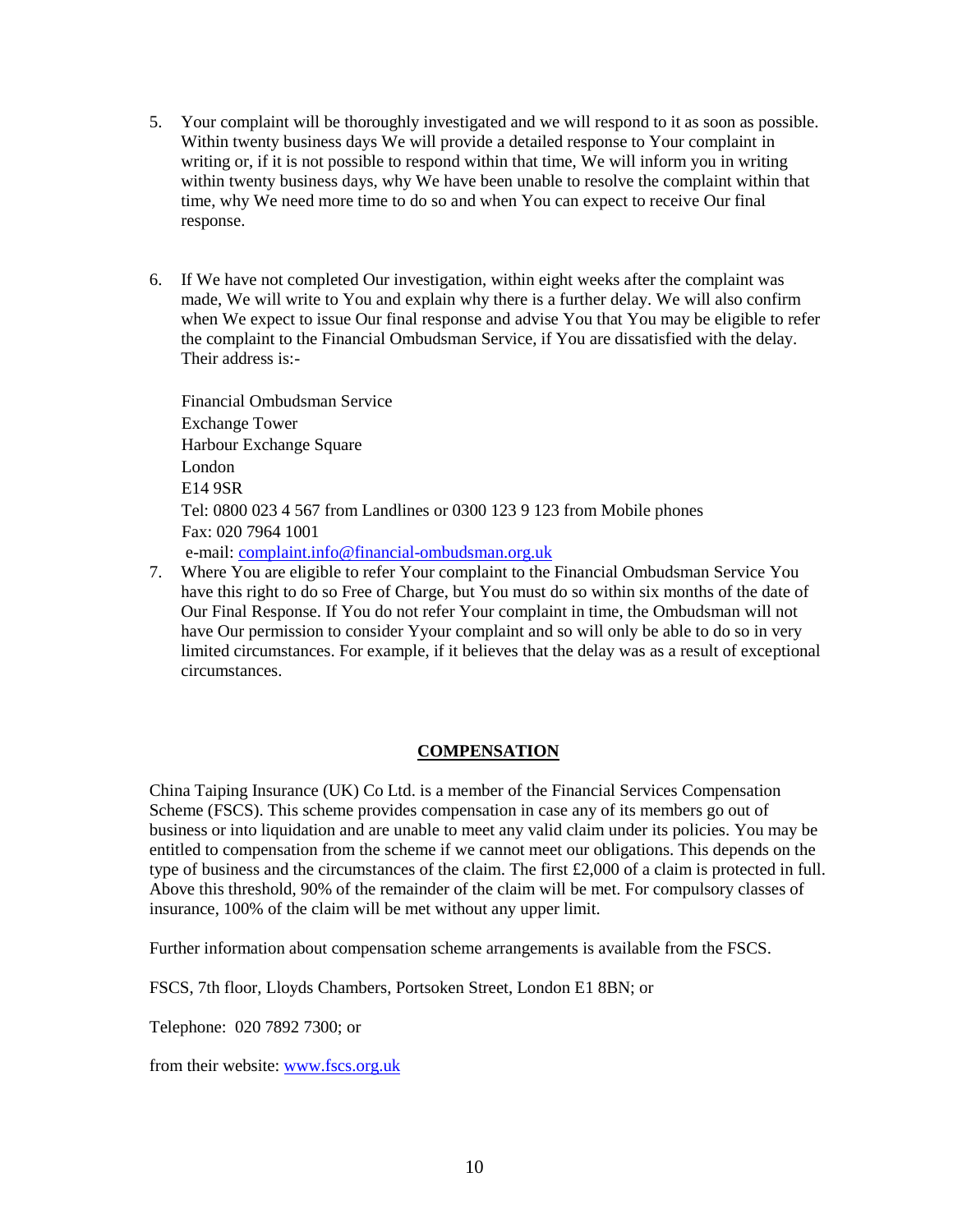# **MAKING A CLAIM**

The following Conditions apply to all of this Policy and the Insured must comply with them or this Policy may not be in force:

Claims, or any circumstances or incident which may give rise to a claim under this Policy should be referred to the Coverholder in the first instance. Alternatively, You may notify the Insurers as follows:-

The Claims Department, China Taiping Insurance (UK) Co Ltd, 2 Finch Lane, London EC3V 3NA

Telephone: 020 7839 1888 or Facsimile: 020 7621 1202

**via e-mail at: [newclaims@uk.cntaiping.com](mailto:newclaims@uk.cntaiping.com)**

Please quote **your policy** number in all correspondence

Procedure for notifying claims :-

If any event happens which may give rise to a claim being made under this Policy the Participating Customer must

- (1) notify the Coverhoder or Insurers as soon as possible, and no later than 60 days after the incident and give full details of the occurrence
- (2) send to the Insurers at their own expense a written claim together with such detailed particulars and proofs certificates or other documents as may reasonably be required by the Insurers in respect of such Bodily Injury

# **PRIVACY AND YOUR PERSONAL INFORMATION**

#### **1. Personal Data Obtained and Collected**

For the purposes set out in this notice, information including personal information detailed below relating to you ("**Personal Data**") will be collected and processed by China Taiping Insurance (UK) Co Limited and/or on its behalf by its third party service providers.

## **Personal Data**

Including but not limited to: Your name, address, civil status, occupation, date of birth, contact details, credit history, criminal convictions, CCJs, details of previous bankruptcy(ies) or insolvency(ies), previous insurance claims details, bank details, current and previous employment details (including directorships), ELTO reference, health details including medical reports, our medical claims history and details of physical and psychological health or medical conditions.

Each time you visit our website, we may automatically collect Technical information including IP address.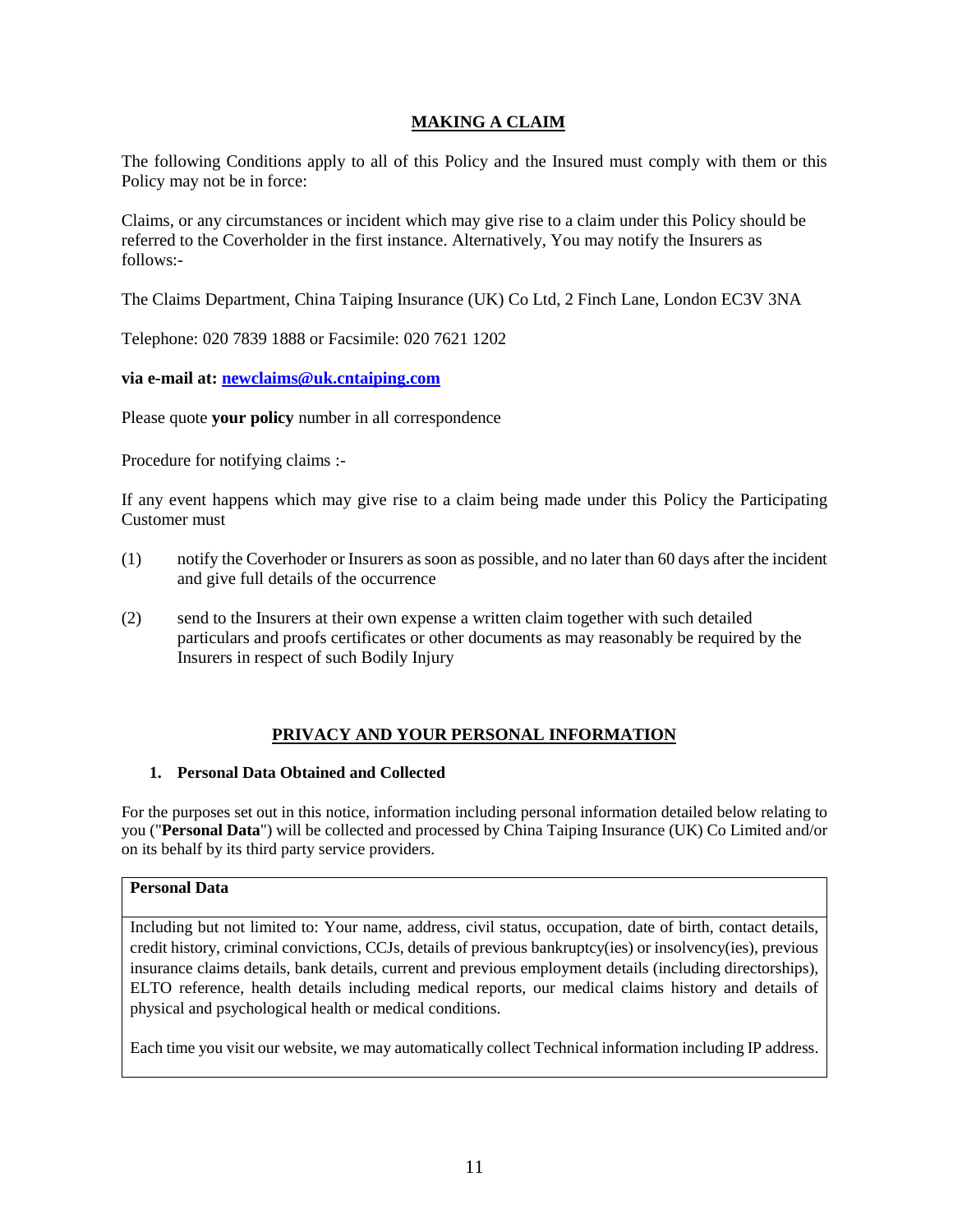The controller of this Personal Data is China Taiping Insurance (UK) Co Limited of 2 Finch Lane, London, EC3V 3NA ("**China Taiping Insurance**", "**CTI**", "**we**" and "**us**"). If you have any query, please contact [compliance@uk.cntaiping.com.](mailto:compliance@uk.cntaiping.com)

We process your Personal Data in accordance with this Privacy Policy also available on <http://uk.cntaiping.com/uk-privacy/> and a copy of which can be provided to you on request.

# **2. How and Why We Process Your Personal Data**

The following tables detail how ("**Legal Basis**") and why ("**Purposes**") we process your Personal Data**.** These tables also detail the third party service providers with whom we share your Personal Data ("**Recipients**") and the period that your Personal Data will be stored ("**Retention**"). **We encourage you to read this section**.

| <b>Legal basis for processing</b> |                                                                                                                                                                                                                                                                                                                                                                                                                                                                                                                                                                                                                                                                                                                                                                                                                                                                                                                                                                                            |
|-----------------------------------|--------------------------------------------------------------------------------------------------------------------------------------------------------------------------------------------------------------------------------------------------------------------------------------------------------------------------------------------------------------------------------------------------------------------------------------------------------------------------------------------------------------------------------------------------------------------------------------------------------------------------------------------------------------------------------------------------------------------------------------------------------------------------------------------------------------------------------------------------------------------------------------------------------------------------------------------------------------------------------------------|
| <b>Purposes</b>                   | We obtain, collect and process your Personal Data to perform your contact and in<br>particular:<br>Check if you are eligible to be insured under the product chosen<br>Consider acceptability of the risk you present to us<br>Underwrite and assess the risk in order to offer you a quotation<br>Process your premium payment<br>Evaluate the risk presented through surveys where relevant<br>Process your claims and/or third parties claims under your policy<br>Investigate claims directly or, where relevant, through appointed loss<br>٠<br>adjusters or forensic engineers<br>Regulatory reporting and legal obligations<br>$\bullet$<br>To notify you about changes to the product chosen<br>٠<br>To redistribute risk by means of reinsurance and co-insurance<br>٠<br>For automated decision making (including profiling) where we need to<br>$\bullet$<br>process your Personal Data you provide us with in order to underwrite<br>your insurance and/or process your claim. |
| <b>Legal Basis</b>                | It is necessary to process this Personal Data in order to:<br>Enter and perform our insurance contract with you as well as to allow us<br>$\bullet$<br>to process a claim accordingly<br>Compliance with a legal obligation to which you are subject<br>$\bullet$<br>Where the processing of your personal data is necessary for the public<br>interest or in the exercise of official authority of us                                                                                                                                                                                                                                                                                                                                                                                                                                                                                                                                                                                     |
| <b>Recipients</b>                 | Personal Data will be disclosed for these purposes to our third-party service<br>providers or regulators. These Recipients may include:<br>Credit check companies<br>Surveyors<br>Solicitors<br>Loss Adjusters and/ or Forensic Engineers<br>Fire brigade Authority or Police<br>Claims handling companies<br>Insurance intermediaries/brokers                                                                                                                                                                                                                                                                                                                                                                                                                                                                                                                                                                                                                                             |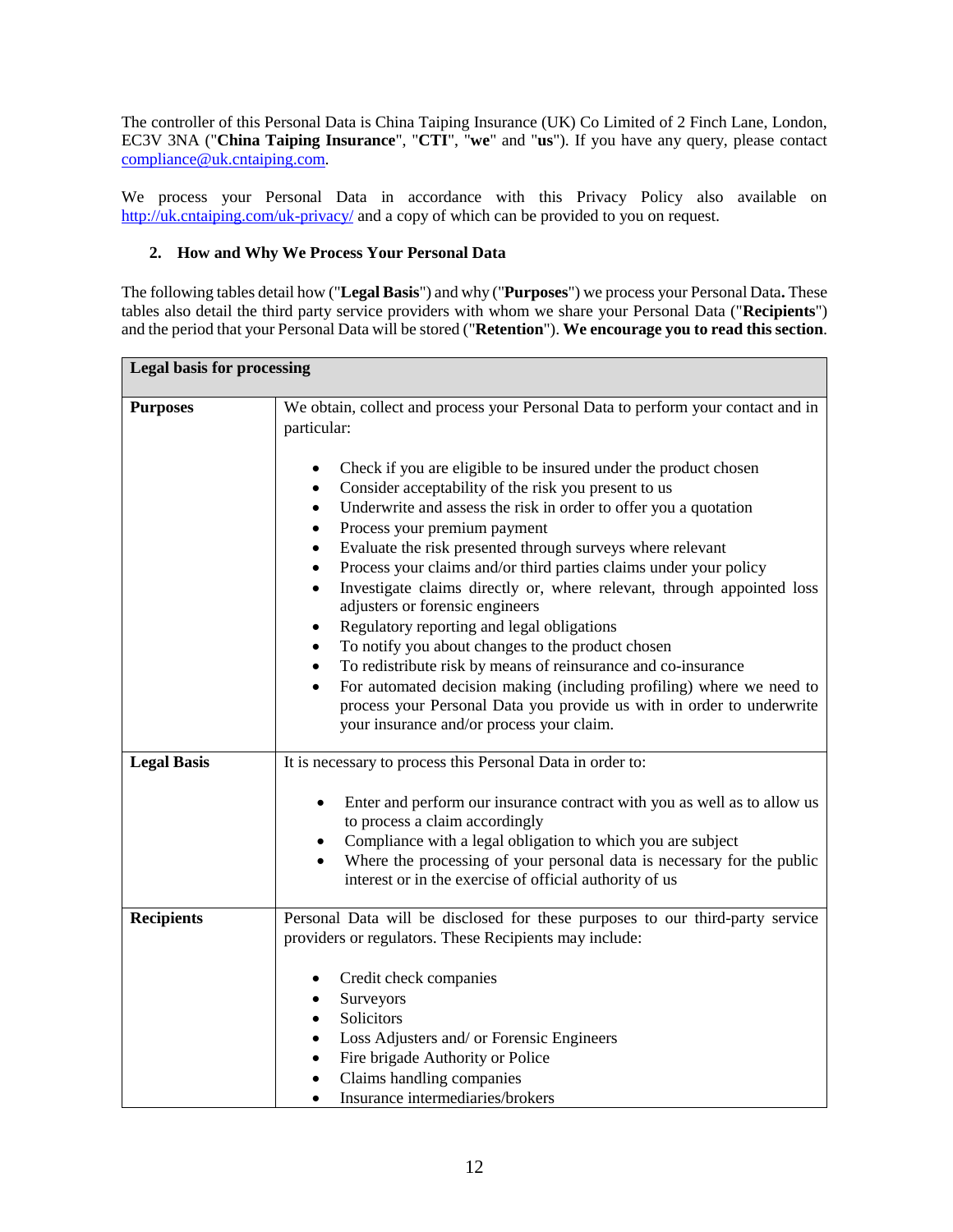|                  | <b>Banks</b><br>Reinsurers and other insurance companies<br>٠<br>Fraud, Money Laundering and Terrorist Financing prevention and<br>detection           |
|------------------|--------------------------------------------------------------------------------------------------------------------------------------------------------|
|                  | CUE (Claims Exchange Underwriting)<br>Regulatory and Government Bodies (ELTO, HMT, MID, FCA, PRA,<br>Ombudsman etc.)<br>Approved repairers and garages |
| <b>Retention</b> | We will retain your Personal Data for as long as your insurance policy is valid with<br>us and for 15 years after.                                     |
| <b>IMPORTANT</b> |                                                                                                                                                        |

- We may for some of our products carry out automated decision making (including profiling) to process your personal data in order to underwrite and price your insurance online and/or process your claim. We take care to ensure our profiling is fair, transparent and limited in purpose.
- In the event that you do not wish to provide us with your Personal Data for all of the above Purposes, we will not be able to process your application and/or offer you an insurance policy.
- If at any point in the future we need to amend this policy, every effort will be made to make you aware and our website will always have the latest version.

# **3. Cross-Border Transfers of Your Personal Data**

We, and certain Recipients (our third party service providers) who process your Personal Data on our behalf may transfer your Personal Data outside the [European Economic Area ("**EEA**")] to a country that does not provide an adequate level of protection to your Personal Data. Where such transfers occur, we ensure that: a) they do not occur without our prior written authority; and b) that an appropriate transfer agreement is put in place to protect your Personal Data. If you would like to find out more about any such transfers, please contact our Compliance officer.

# **4. Your Acknowledgment of this Notice and Your Rights**

You have rights which allow you to address any concerns or queries with us regarding our processing of your Personal Data:

| <b>Right to Object to</b> | In certain circumstances, you have a right to object to our processing of your       |
|---------------------------|--------------------------------------------------------------------------------------|
| <b>Processing</b>         | Personal Data where we process it on the legal basis of: a) our legitimate business  |
|                           | interest, including profiling based on our legitimate business interests; or b) your |
|                           | consent to marketing. We may not be able to comply with such a request where we      |
|                           | can demonstrate that there are compelling legitimate grounds for us to process your  |
|                           | Personal Data which override your interests, rights and freedoms or where the        |
|                           | processing of your Personal Data is required for compliance with a legal obligation  |
|                           | or in connection with legal proceedings.                                             |
|                           |                                                                                      |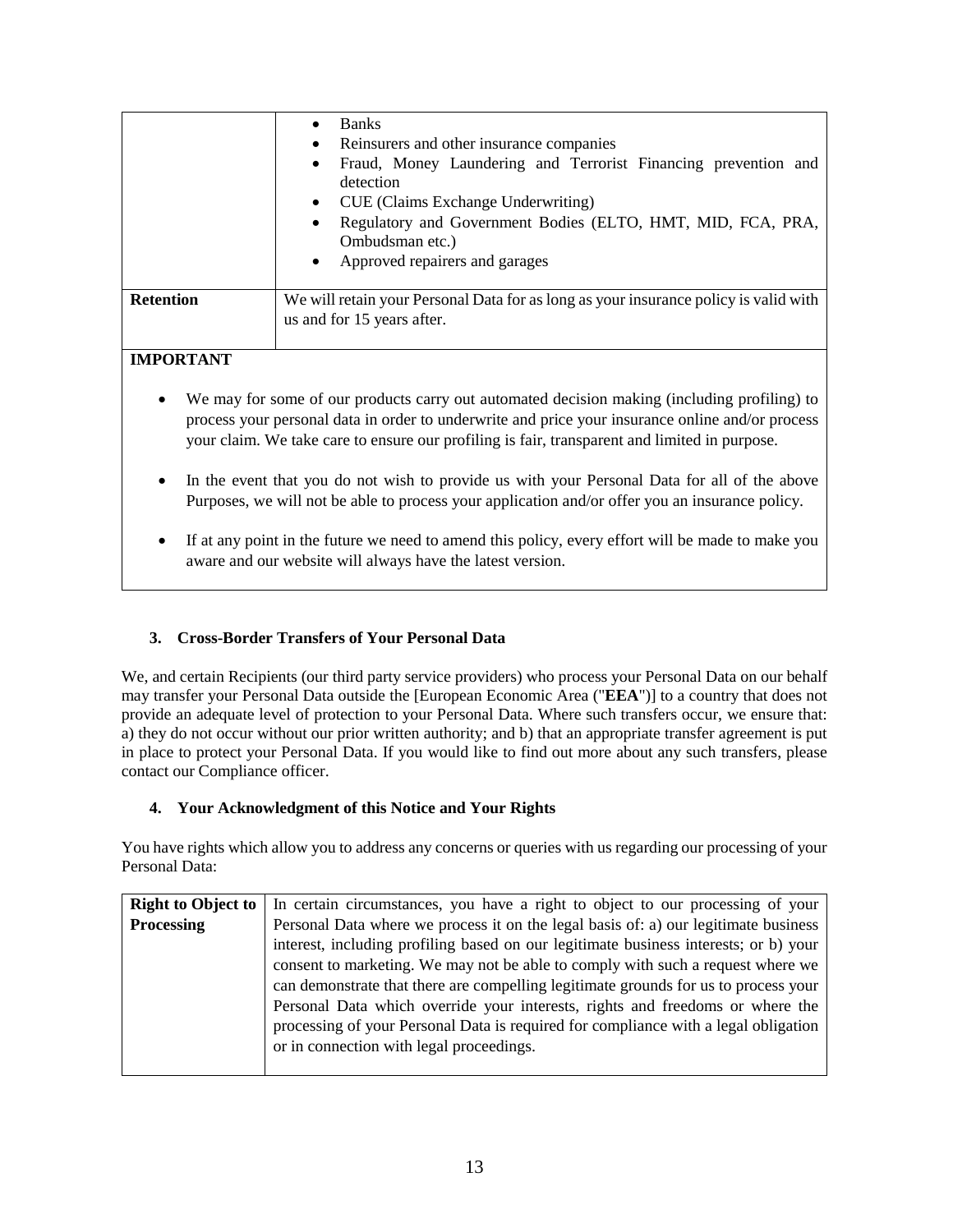| <b>Right</b><br>to                       | You have a right to withdraw your consent, at any time, to our processing of your                                                                                                                                                                                                                   |
|------------------------------------------|-----------------------------------------------------------------------------------------------------------------------------------------------------------------------------------------------------------------------------------------------------------------------------------------------------|
| Withdraw<br><b>Consent</b>               | Personal Data which is based on your consent. Where you exercise this right, our<br>processing of your Personal Data prior to your withdrawal of consent will remain                                                                                                                                |
|                                          | valid.                                                                                                                                                                                                                                                                                              |
| <b>Right of Access</b>                   | You have the right to access and obtain a copy of the Personal Data that we hold                                                                                                                                                                                                                    |
|                                          | about you. We will only charge you for making such an access request where we<br>feel your request is unjustified or excessive.                                                                                                                                                                     |
| <b>Right</b><br>to                       | You have the right to request that we correct any inaccuracies in the Personal Data                                                                                                                                                                                                                 |
| Rectification                            | stored about you.                                                                                                                                                                                                                                                                                   |
| <b>Right to Erasure</b>                  | In certain circumstances, you have the right to request that we erase your Personal<br>Data. For example, you may exercise this right in the following circumstances:                                                                                                                               |
|                                          | your Personal Data are no longer necessary in relation to the purposes for<br>which they were collected or otherwise processed by us;                                                                                                                                                               |
|                                          | where you withdraw consent and no other legal ground permits the<br>processing;                                                                                                                                                                                                                     |
|                                          | where you object to the processing and there are no overriding legitimate<br>grounds for the processing;                                                                                                                                                                                            |
|                                          | your Personal Data have been unlawfully processed; or                                                                                                                                                                                                                                               |
|                                          | your Personal Data must be erased for compliance with a legal obligation.                                                                                                                                                                                                                           |
|                                          | Where we store your Personal Data for statistical purposes, we may not be able to<br>comply with such a request where it would likely impair such statistical purposes or<br>where we require your Personal Data for compliance with a legal obligation or in<br>connection with legal proceedings. |
| <b>Right</b><br>to<br><b>Restriction</b> | You have the right to restrict our processing of your Personal Data where any of the<br>following circumstances apply:                                                                                                                                                                              |
|                                          | where you feel that the Personal Data which we hold about you are not<br>accurate. This restriction will be in place for a period to enable us to verify<br>the accuracy of your Personal Data;                                                                                                     |
|                                          | where the processing is unlawful and you do not want your Personal Data<br>be erased and request the restriction of its use instead;                                                                                                                                                                |
|                                          | where we no longer need to process your Personal Data (e.g. any of the<br>Purposes outlined above have been completed or expire), but we require it<br>in connection with legal proceedings;                                                                                                        |